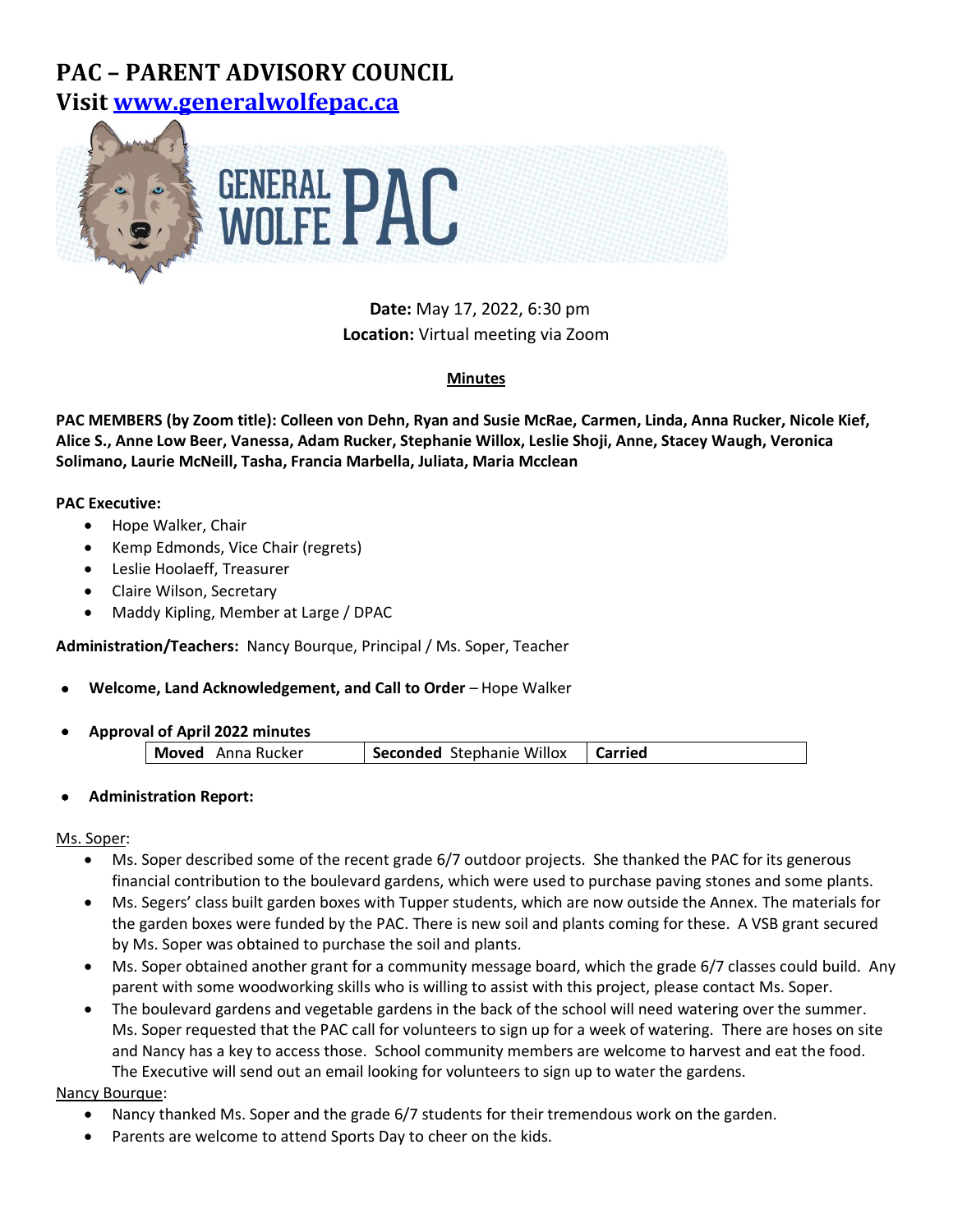- Nancy received the Wolfe student numbers for next year there will be 359 students (the same as this year) and 16 divisions, including 3 Kindergarten classes. The intermediate classes will most likely be split classes. Parents may still submit friend requests by email to Nancy, which will be considered – the staff like to ensure that students have at least one or two close friends with them in class. Requests for a specific teacher will not be entertained.
- **Treasurer's Report & Presentation of Draft 2022/23 Budget**  Leslie Hoolaeff
	- Leslie reported on the status of revenue and expenditures to date. The PAC has hit its revenue goals for the year and is on track to spend the majority of the budget, except for a few items that were unspent or underspent mostly due to COVID restrictions.
	- There is \$208 remaining in the teacher appreciation budget. The Executive would like to provide an appreciation lunch for the teachers and staff before the end of the year. Maddy has obtained a quote from Nuba to cater a nice lunch for \$400. There are funds remaining in the igirl/iguy (body science) budget that will not be spent. Leslie proposed a motion to move \$250 from the igirl/iguy budget to the teacher appreciation budget to cover the cost of the lunch. This would provide \$450 for the lunch (\$400 + buffer). There was a motion from the floor that \$250 be moved from igirl/iguy to teacher appreciation, and a vote was conducted by anonymous online poll:

| Laurie McNeill<br>Moved | <b>Seconded</b> Anne Low Beer | Carried (12 voting in favour |
|-------------------------|-------------------------------|------------------------------|
|                         |                               | $\frac{1}{2}$ (0 opposed)    |

- Hope noted that this year's social emotional learning (SEL) budget is yet unspent. There is a section of the Wolfe library with parenting-focused books that parents can borrow. The books were purchased by the PAC in previous years. Hope is a psychologist at BC Childrens Hospital and is canvasing colleagues about helpful books that the PAC could purchase for this collection, and a portion of the SEL budget will be allocated to purchasing some new books. Nancy advised that parents can attend the library and borrow the books from 3-3:20 each afternoon, or send an email to Ms. Cameron with a request and she will put the book aside. The books are listed on the library catalogue, which is accessible via the school website.
- Leslie then presented the draft budget prepared by the Executive and walked through it line by line. The projected revenue for 2022/23 is similar to this past year with the Walkathon and gaming grant predicted to raise the most funds, and Purdys, hot lunch - \$0.25 per plate (which depends on how many days we can offer this) and possibly other misc. fundraisers contributing some. PAC revenues have been significantly down from the pre-seismic, pre-COVID levels of about \$40-\$50,000. This is because there used to be a spring fundraiser / social event that has not been possible in the last two years. It would be wonderful if there is a crew of volunteers willing to organize a spring fundraiser for next year – particularly something with a social aspect. This would bring in more revenue for the many opportunities teachers and parents would like to take advantage of.
- The expenses are fairly similar to last year, with some exceptions. Based on Nancy's advice, there are no funds for Safety Patrol. Last year, the PAC was able to fund a one-time subscription to Mystery Science with our surplus, but it does not appear that there will be funds for this again next year. The budget for lunchtime clubs has been reduced as many items were purchased this past year such as games, which can be used again.
- There was some discussion from the floor about the budget. It was acknowledged that the draft budget is tight given the reduced revenue projections as a result of there not being a spring fundraiser in place. The hope is that the community members will bring new ideas for fundraisers next year that will create additional revenue.
	- $\circ$  Anna Rucker proposed that a group of parents are interested in looking into a LGBTQ2S+ diversity and inclusion project. Hope and Leslie explained that this would likely fit within the budget for SEL, and funds could potentially be allocated to this type of project based on a proposal to the PAC. Nancy noted that teachers would likely be very interested in this and it was a good way to support kids and parents. There was an informal, anonymous online poll to gauge interest in potentially allocating funding to an LGBTQ2S+ diversity and inclusion project with 13 participants voting in favour and none voting against. Anna will put together a more detailed proposal for the PAC in this regard.
	- $\circ$  Ms. Soper proposed an increase to the grounds budget, if possible, as gardening supplies and plants for the front and back gardens can be quite expensive.
	- $\circ$  Ms. Soper also raised that the teachers would be interested in financial support from the PAC for Indigenous Truth and Reconciliation programming, including bringing in Indigenous elders, artists and other experts to work with the students. Hope noted that some in the parent community had also